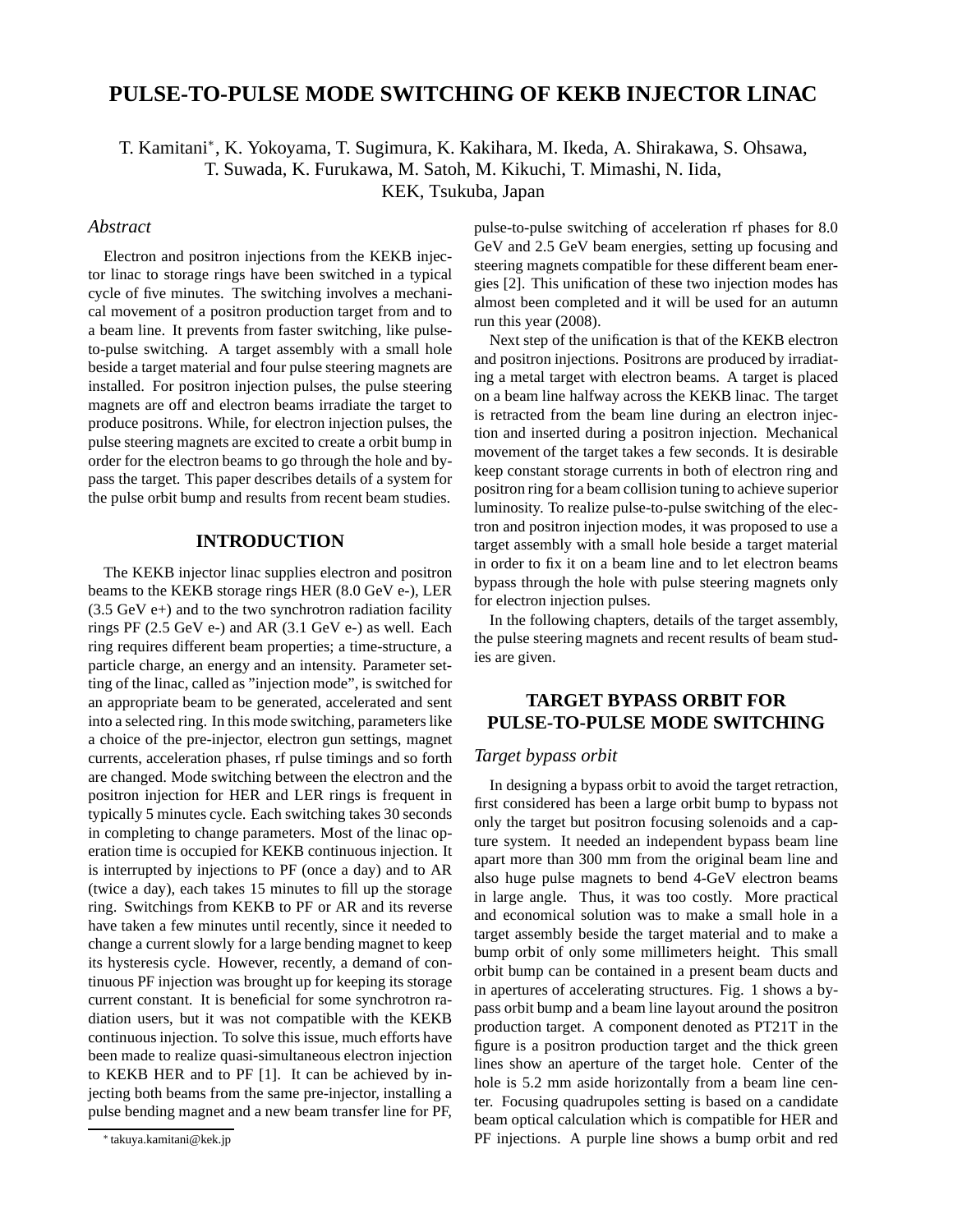

Figure 1: Target bypass orbit and beam-line component layout around the positron production target.

lines show a beam envelope in 3-sigma extent assuming a design emittance of electron beam for HER injection:  $\gamma \epsilon = 1.0 \times 10^{-4} m$ . A envelope of PF injection beams is not described here since its size is typically much less than that of HER beam. About 3 meters upstream of the target, there is a quadrupole quartet (illustrated in green rectangles) to focus electron beam onto the target. At just downstream of the target, there is a positron-focusing solenoid region in 8 meters long and capture accelerating structures (blue rectangles) in it. Three horizontal pulse steering magnets (PX17C, PX17C5, PX2145) and a vertical steering (PY2145) are installed (orange rectangles). Horizontal steering magnets make a closed orbit bump to let electron beams go through the hole. Since the focusing quadrupole quartet is inside the bump, it contributes to kick the beam toward the beam line center and help the second steering magnet. The vertical steering magnet is used to compensate a vertical kick from edges of the solenoidal field.

#### *Target assembly with a small hole*

For positron production, 4.0-GeV electron beam (beam intensity 10 nC/bunch, 1 or 2 bunches/pulse, maximum pulse repetition 50 Hz) irradiates a tungsten target. A 14 mm thick amorphous tungsten had been used as a target material. Recently, a 10-mm thick crystal tungsten has been developed for practical use, which resulted in 25% increase of the positron intensity [3]. Transverse cross section of the crystal tungsten is a square in shape, 4.5 mm on a side. The target is combined in a copper support by the hot isostatic pressing method. Cooling water pipe is wound around the support and connected by brazing. In a present injection mode switching, the target assembly is mechanically moved. The target is retracted from a beam line for electron beams to pass through during electron injections, and it is inserted in the beam line for positron production during positron injections. The target is driven by a pressurized air and it takes a few seconds to complete the movement. A cycle period of the retraction and the insertion is limited to be longer than 5 minutes for avoiding a breakage of a vacuum bellows in a long-term operation. To realize a beam mode switching without moving the target, a hole 5.0 mm in diameter is penetrated beside the target as shown in Fig. 2.



Figure 2: Positron production target assembly with a hole.

### *Pulse steering magnets*

To make a bump height of the target bypass orbit sufficient for the target hole, pulse steering magnets should generate 1.0-mrad transverse kick angle for the 4-GeV electron beam. To achieve this specification, modification of used magnets in the TRISTAN accelerator was considered. The candidate magnet has dimensions of 330 mm in yoke width, 280 mm in yoke height and 170 mm in pole length. This size is suitable for installing into available spaces in the linac beam line. It could generate 0.0593 Tesla dipole field with a maximum DC current of 10 A, which corresponds to 0.56-mrad kick angle for 4.0 GeV beam. To meet the specification requirement on the field strength, a pole gap of the magnet was modified from 70 mm to 35 mm, by fabricating additional pole head and welding to an existing pole. It doubled the field strength at the same current to meet the specification. This modification resulted in significant increase of a coil inductance from 32 mH to 57 mH. In this situation, the maximum current which can be supplied to the magnet is limited by a induction voltage a power supply can manage. We use a sine-like pulse shape with a offset to make an initial and a final time derivates of the supplied current to be zero, because an edged shape of the pulse current give larger induction voltage. Bipolar pulse power supplies, BP4610 and BP4620 of the NF corporation are used as amplifiers of input pulses from function gener